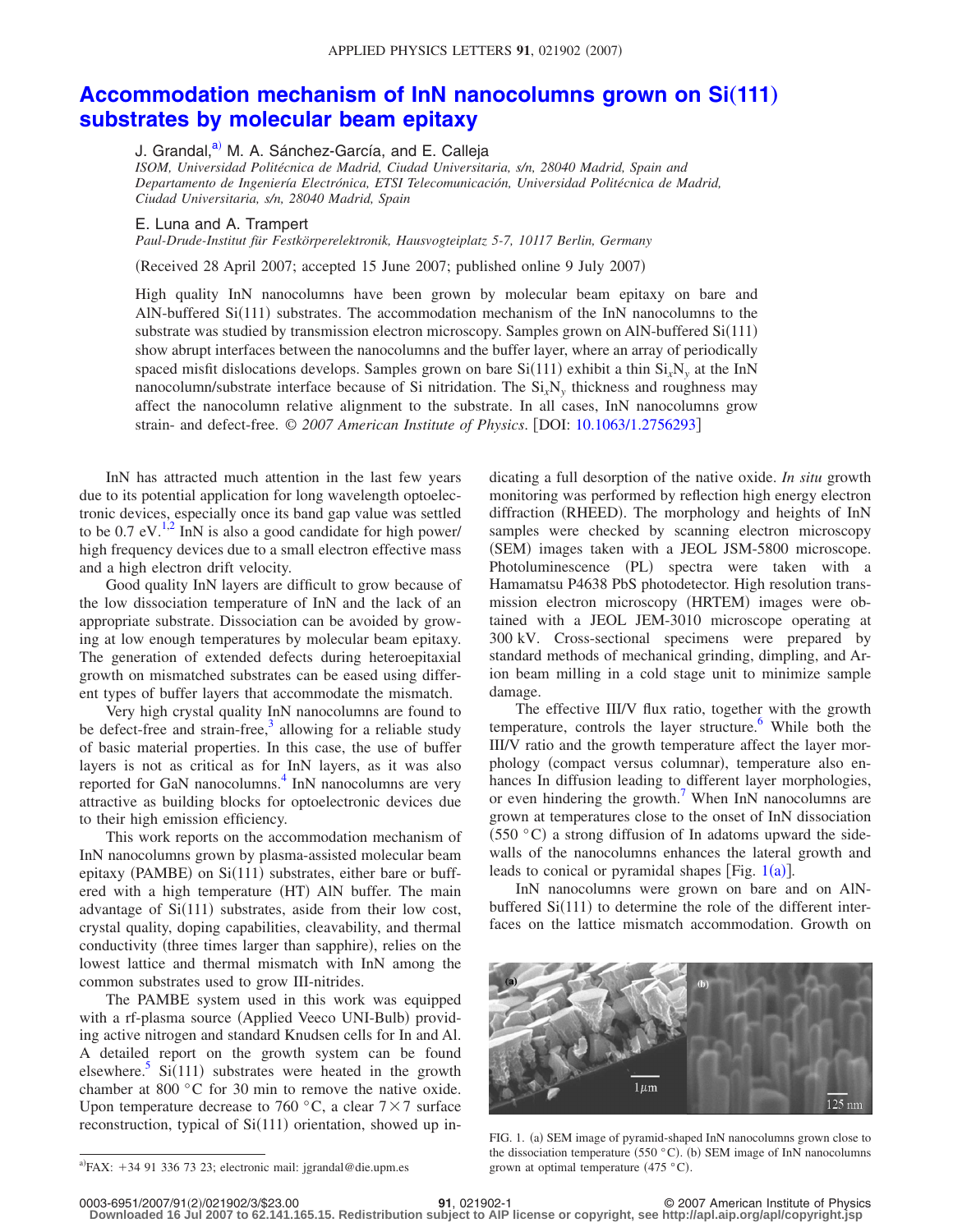<span id="page-1-0"></span>

FIG. 2. (a) RHEED pattern of InN nanocolumns superimposed to the AlNbuffer one. (b) SAED image revealing three different diffraction patterns corresponding to Si(111) (squares), AlN buffer (circles), and InN nanocolumns (triangles).

HT-AlN-buffered Si(111) was preceded by depositing a few monolayers of metallic Al at high temperature. Afterward, the AlN buffer layer was then grown at 780  $\degree$ C at a rate as low as 200 nm/h to minimize surface roughness according to the established optimal process.<sup>8</sup> A streaky  $1 \times 1$  RHEED pattern indicated a two-dimensional growth mode. Once the buffer layer is grown, the growth is stopped to decrease the temperature down to 475  $\degree$ C, the optimal one for InN.<sup>7</sup> When InN nanocolumnar growth starts, the RHEED pattern shows clearly the superposition of both signatures from the nanocolumn (spotty) and the buffer layer (streaky) [Fig.  $2(a)$  $2(a)$ ].

The growth of InN nanocolumns on bare  $Si(111)$  was also performed at 475 °C. The RHEED pattern evolves from concentric rings, at the early growth stage, to rings gradually segmented as the growth proceeds. After 30 min, well defined and bright thin segments lying on concentric rings are observed until the growth ends.

SEM images revealed isolated InN nanocolumns with an average diameter of 80– 120 nm in both cases. PL spectra measured at room temperature in InN nanocolumns show a single emission peak at 0.72 eV with no other contributions at higher energies. PL dependence on temperature and excitation power suggests that the emission corresponds to a band-edge recombination. $6$  No significant differences were observed in the PL emission of the InN nanocolumns grown on AlN-buffered or bare  $Si(111)$ .

<span id="page-1-2"></span>When InN nanocolumns are grown on bare  $Si(111)$  a thin amorphous  $Si<sub>x</sub>N<sub>y</sub>$  layer develops at the interface, as shown in Fig.  $3(b)$  $3(b)$ . When the  $Si_xN_y$  layer is very thin

<span id="page-1-1"></span>

FIG. 3. (a) Cross-sectional HRTEM image of the AlN/Si(111) interface where step and planar defects are clearly seen. (b) Cross-sectional HRTEM image of the thin  $Si_xN_y$  layer developing at the interface between InN nanocolumns and the bare  $Si(111)$ .

 $(<$ 3 nm), a perfect alignment of the nanocolumn with its  $$ axis perpendicular to the substrate is observed. Additionally, the in-plane epitaxial relationship between the  $Si(111)$  and the InN nanocolumns is maintained in some cases. However, for thicker and rough (i.e., steplike)  $Si_xN_y$  interlayers, the epitaxial relation is lost and thus the InN nanocolumns grow misoriented and tilted with respect to the substrate.

On the other hand, HRTEM images reveal surface steps at the  $AlN/Si(111)$  interface, already present at the  $Si(111)$ surface, that induce planar defects inside the AlN layer [Fig.  $3(a)$  $3(a)$ ]. However, the interface between the InN nanocolumns and the AlN buffer looks atomically flat and abrupt and the nanocolumn volume is free of extended defects [Fig.  $4(a)$  $4(a)$ ]. Selected area electron diffraction (SAED) measurements reveal three different diffraction patterns [Fig.  $2(b)$  $2(b)$ ], which correspond to the Si substrate (squares), the AlN buffer layer (circles), and the InN nanocolumns (triangles), respectively. The close relationship between the three patterns indicates a perfect epitaxial alignment, i.e.,  $\|\text{AlN}(0001)\|\text{InN}(0001)$  and Si<sup>[110]</sup>||AlN<sup>[1120]</sup>||InN<sup>[1120]</sup>. SAED patterns also show that both the AlN buffer layer and the InN nanocolumns are strain-free, as it is also corroborated by Raman spectroscopy measurements performed in this set of samples, to be published in another manuscript. This fact requires the strain accommodation by misfit dislocations, as it was observed in InN nanocolumns grown on  $\text{GaN/Al}_2\text{O}_3(0001)$  substrates<sup>9</sup> and AlN layers grown on  $Si(111)$  subtrates.<sup>10</sup> Figure [4](#page-1-2)(b) shows the Fourier power spectrum of the HRTEM lattice



FIG. 4. (a) Cross-sectional HRTEM image revealing an atomically flat and abrupt interface between the AlN buffer layer and the InN nanocolumns. (b) Fourier power spectrum of the lattice image in (a). The two sets of spots observed correspond to the InN nanocolumns and HT-AlN buffer, respectively. The ±(01<sup>1</sup>0) reflections contributing to the Bragg-filtered image of (c) are also shown. (c) Bragg filtered HRTEM image revealing an array of periodically spaced ±(01<sup>1</sup>0) reflections contributing to the Bragg-filtered image misfit dislocations at the interface between the AlN buffer layer and the InN nanocolumns.

**Downloaded 16 Jul 2007 to 62.141.165.15. Redistribution subject to AIP license or copyright, see http://apl.aip.org/apl/copyright.jsp**